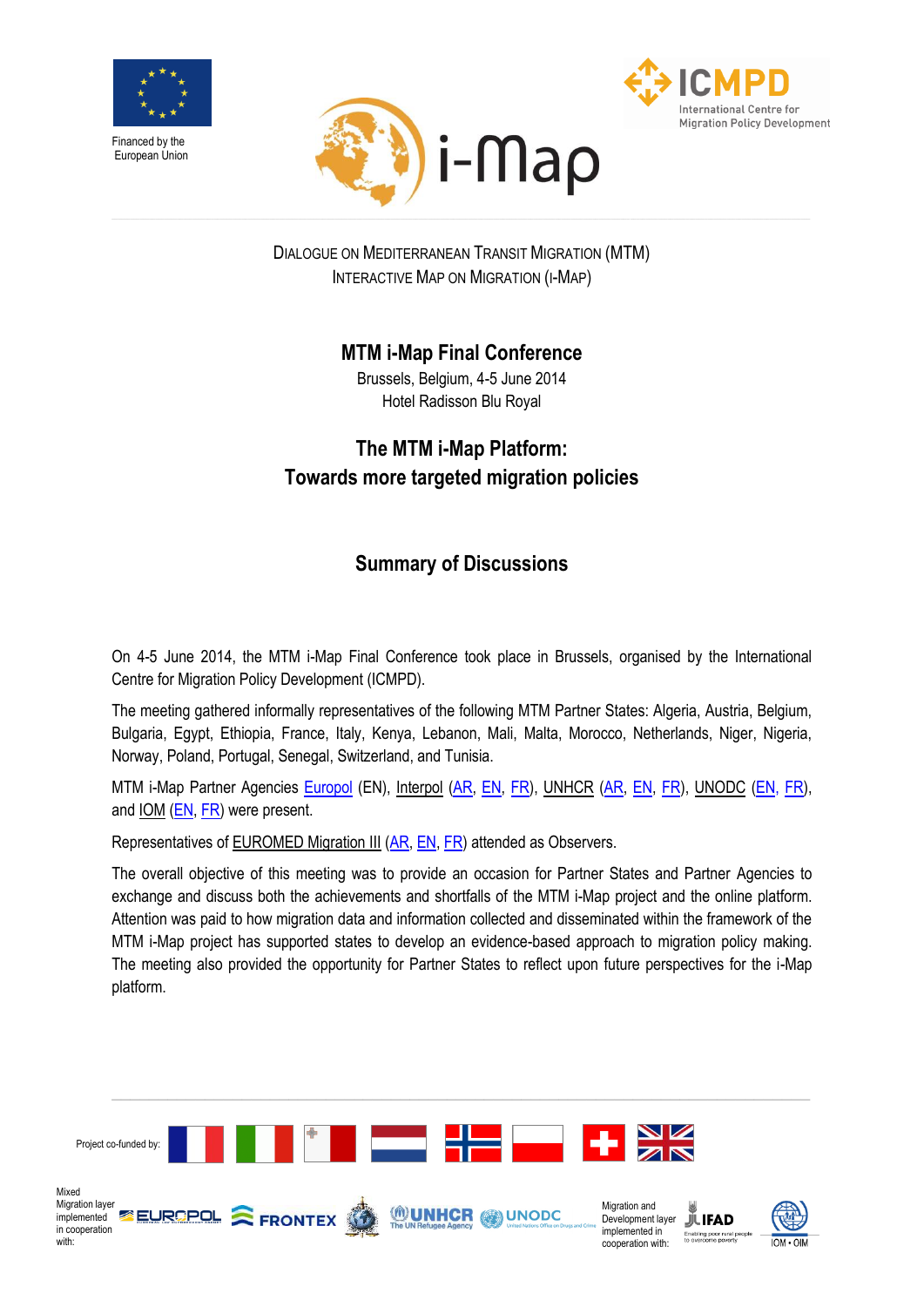### **Session I - The i-Map project: a dialogue tool**

The opening session began with welcoming remarks by the European Commission (EC) and ICMPD. The important contribution the project has made in keeping the dialogue door open in the region was acknowledged, particularly in light of the challenging context in which the project has taken place in the light of the Arab Spring uprisings. While it was acknowledged that migration generates significant opportunities, the scale of migrationrelated tragedies in recent years in which thousands have lost their lives crossing deserts and seas, were also underlined. To respond to this situation, international organisations, the EC, and Partner States have highlighted the importance of strengthened cooperation between countries and more targeted migration policies. The role of the MTM i-Map project as well as other dialogues and processes to support this endeavour was emphasised.

The European Commission shared perspectives on the achievements of the MTM i-Map project; it highlighted the unique nature of the i-Map tool in serving as a basis for improved dialogue among partner countries. It was noted that the accessibility of information and evidence has contributed to enhanced understandings of migration realities leading to better cooperation and coordination. In line with the Global Approach to Migration and Mobility, the EC stressed the importance of sharing data and knowledge as the basis for cooperation to permit better policy decisions on migration. The EC concluded that migration data provides a cornerstone for EU migration policies and that there remains a strong need to improve access to correct migration data as well as to make it user friendly.

These opening remarks were followed by presentations given by the MTM Secretariat.

In the first presentation, key features of the MTM Dialogue were highlighted, namely:

- Its state-driven orientation:
- Its networking and action roles; and
- Its construction of a knowledge base for the collection and diffusion of data.

These features are at the core of the MTM i-Map activities.

The second presentation introduced the i-Map platform. The following issues were stressed:

- The role of the i-Map as an information-sharing platform, which targets governments but is also used by a wider public;
- The versatility of the i-Map concept, which is embedded in a dialogue and can be applied to any geographical region;
- The complementarities between the platform, workshops, and meetings since data collection through the platform supports the preparation of expert meetings, and information shared at the expert meetings is made available through the platform;
- The role of country profiles, notably how they avoid duplicating information, rather facilitating access to the most up-to-date information by providing sources and links; and
- Migration information is also diffused through visualisations.

Results of the MTM i-Map project external evaluation were presented which confirmed:

- The success of the i-Map platform;
- That the number of users has increased every year since its creation and this figure has doubled since 2012; and

\_\_\_\_\_\_\_\_\_\_\_\_\_\_\_\_\_\_\_\_\_\_\_\_\_\_\_\_\_\_\_\_\_\_\_\_\_\_\_\_\_\_\_\_\_\_\_\_\_\_\_\_\_\_\_\_\_\_\_\_\_\_\_\_\_\_\_\_\_\_\_\_\_\_\_

That Northern states are more active in the use of the online platform than Southern states.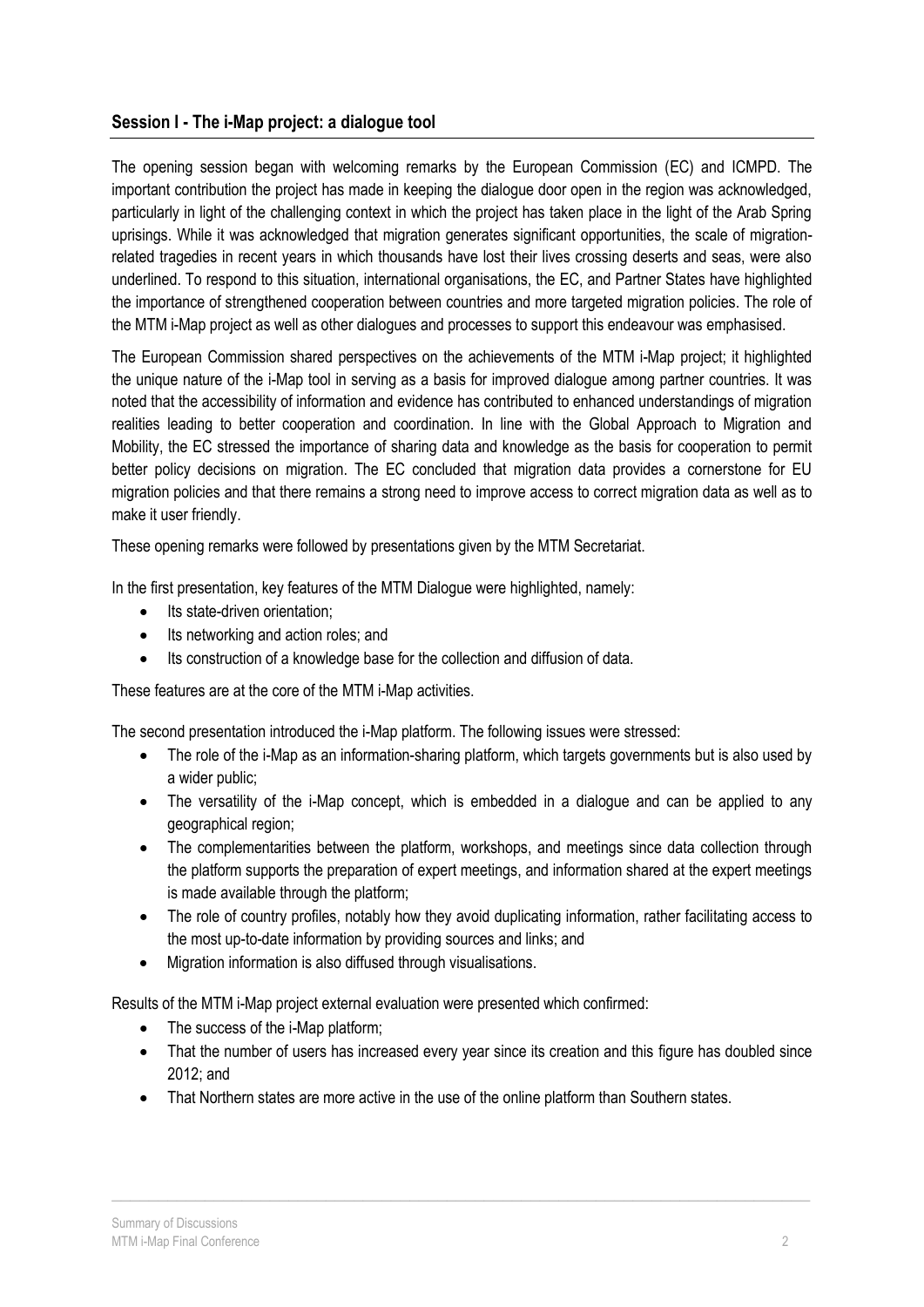The noted disparity between Northern and Southern states could be explained by a preference for exchange during meetings of the latter group or perhaps wider use of the internet for the former. Consequently, a brief presentation of the i-Map website and explications of how to reach and use the different outputs was given. This was followed by a brief look back at the main results of Expert Meetings that have taken place in the past three years. It was noted that the thematic focus of the Expert Meetings was often based on suggestions made by Partner States during MTM meetings.

The role of the News Centre as a further source of information on migration was also highlighted. A presentation on the visualisation on media information on migration gave an overview of highlights in the media over the last year as well as a brief analysis of language used in media articles and trends by thematic area and time.

This was followed by a presentation of the recently updated Animation on Mixed Migration Routes in the Mediterranean.

## **Session II - Achievements and shortfalls of the MTM i-Map project**

#### Workshop I: The Partner Agencies' contribution to the MTM i-Map project

In Workshop I of Session II, the Partner Agencies presented their contribution to the i-Map project and their evaluation of its achievements and challenges for the future years. All agencies expressed their committed partnership to the MTM i-Map project.

#### Mixed Migration layer

- Europol highlighted their particular interest in the Mediterranean context and recognized the importance of the lines of action of the Mediterranean Task Force, notably in respect to cooperation with third countries and in fighting organised crime, irregular migration, and trafficking. Several examples were provided as to the way in which the i-Map can fit into Europol's activities. For example; Europol, in conjunction with Frontex, is trying to create an intelligence picture of secondary movements within the EU. This could be complementary to i-Maps mapping of routes in the Mediterranean region. Europol expressed their appreciation of the News Centre, which they considered to be a form of open intelligence.
- Interpol considered that the i-Map is a very useful tool. The importance of up-to-date information was stressed in a context in which source countries and migration routes are changing.
- UNHCR estimated that the i-Map has become a quasi-institution and has reached a good phase of maturity. UNHCR commented on their faithful contribution to profiles in line with their mandate to insert protection needs into all dimensions of migration management. While UNHCR commended the impressive number of tools available including the News Centre, concern was expressed for the utilisation of such tools, both within UNHCR and among other beneficiaries. The need for increased awareness-raising, for example through more MTM i-Map missions, could step up the use of the i-Map. It was noted that UNHCR has been more of a net contributor than a net resource user. Lastly, the presentation emphasised the benefits of the network, giving space for creative discussion and learning.
- UNODC emphasised the usefulness of the i-Map project, particularly concerning data on routes. UNODC showed their gratitude for the heightened visibility given to their publications and protocols thanks to hyperlinks in the profiles. Furthermore, they accorded great value to the Expert Meetings for information sharing and networking.
- Frontex was absent from the meeting but sent a note declaring that it considers that the i-Map platform is a valuable tool and that Frontex enjoyed fruitful cooperation with ICMPD and the MTM i-Map project,

\_\_\_\_\_\_\_\_\_\_\_\_\_\_\_\_\_\_\_\_\_\_\_\_\_\_\_\_\_\_\_\_\_\_\_\_\_\_\_\_\_\_\_\_\_\_\_\_\_\_\_\_\_\_\_\_\_\_\_\_\_\_\_\_\_\_\_\_\_\_\_\_\_\_\_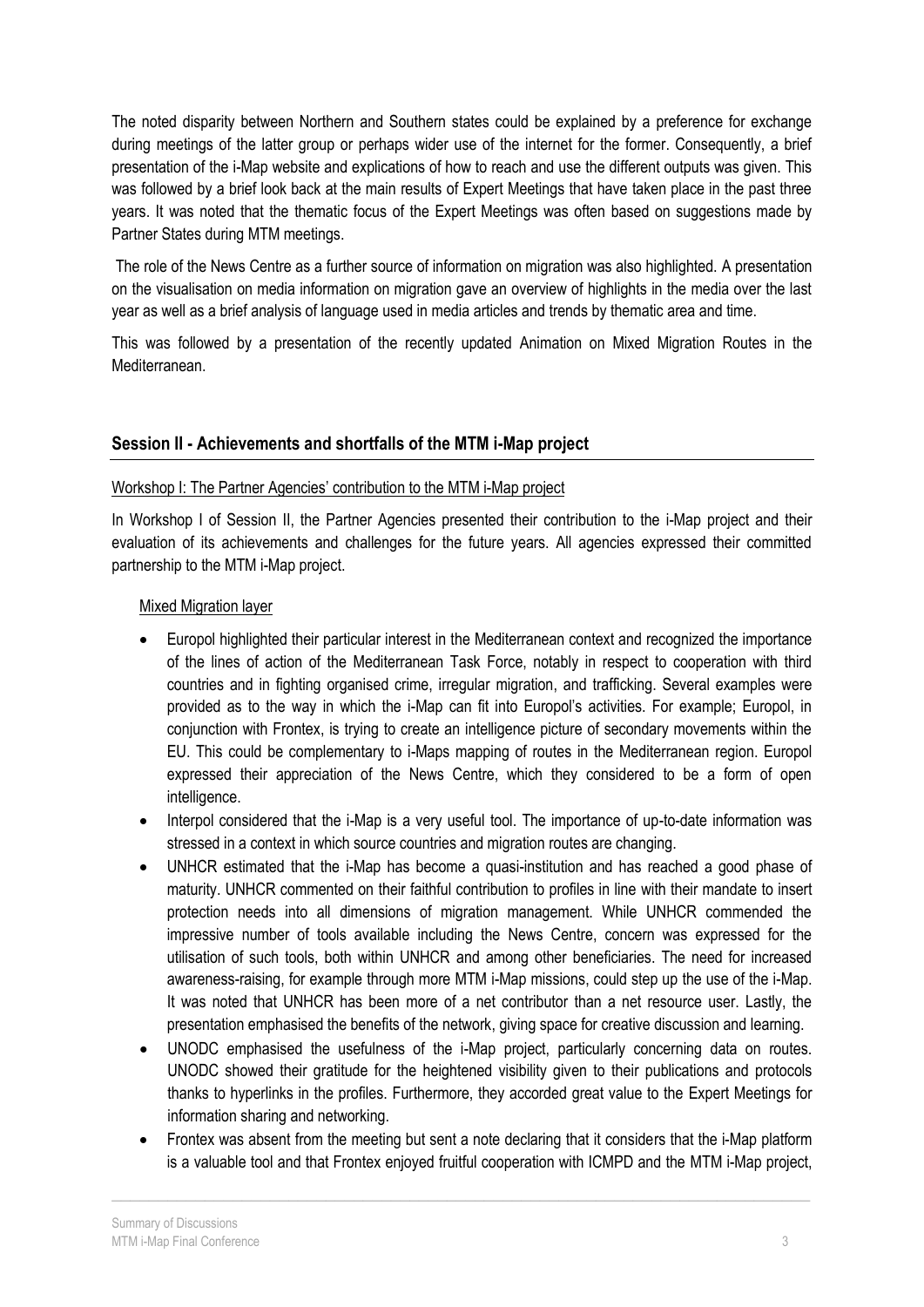notably through the exchange of information. Frontex supports and contributes to the profiles particularly through information provided by the Annual Risk Analyses and regular feedback to the profiles.

#### Migration and Development layer

 IOM highlighted their contribution to the Expert Meetings. Attention was drawn to the many initiatives collecting data on M&D and possibilities for future cooperation linked to the i-Map. Furthermore, IOM stated that they would welcome the opportunity to access the restricted part of the website.

#### Workshop II: Results of the external evaluation of the MTM i-Map project

In Workshop II of Session II, a presentation of the external evaluation was given by an expert. The evaluation results indicated that overall, the project outputs respond to the needs of the beneficiaries, notably in terms of the provision of data and the exchange of information. Furthermore, it was noted that the platform as an information tool and the Expert Meetings as a communication tool have contributed towards enhanced cooperation.

During the plenary discussion, the following points related to the MTM i-Map project were highlighted:

- A clear interest in the continuation of the MTM i-Map project was acknowledged by all respondents;
- All countries agreed that the MTM i-Map project facilitates cooperation and sharing of information and knowledge, which is crucial for evidence-based policies;
- To support this process, the importance of continuously updating profiles was underlined;
- Several countries commented on the achievements of the MTM i-Map project in creating a community of countries who share similar concerns. The establishment of a committed partnership among equal parties of this community has supported the exchange of information and the development of common understandings;
- Emphasis was placed on the importance of tackling migration management at the local level and that the upcoming City-to-City project will most probably have an i-Map component; and
- Several countries mentioned the importance of new stakeholders becoming involved with the i-Map, for example civil society actors.

## **Session III - Towards more targeted migration policies**

In the last session, participants discussed key issues of concern pertaining to effective migration governance in the region, as well as suggestions for future improvements of the i-Map project.

#### Key issues of concern

- Participants noted that the Syria crisis is one of the main challenges currently affecting the Mediterranean region. Some countries also drew attention to the increasing use of the Central Mediterranean route by Syrian nationals;
- Participants also signalled the importance of the Horn of Africa and the Great Lakes region for mixed migration flows.
- Some participants expressed concern over the transit of refugee flows and the difficulties of managing porous borders, which they felt may be accompanied by a heightened risk of terrorism. Informally, Arab states recalled several times the need for support in their efforts towards countering terrorism, although it was stressed that migration and terrorism are two different phenomena which should not be conflated; and

\_\_\_\_\_\_\_\_\_\_\_\_\_\_\_\_\_\_\_\_\_\_\_\_\_\_\_\_\_\_\_\_\_\_\_\_\_\_\_\_\_\_\_\_\_\_\_\_\_\_\_\_\_\_\_\_\_\_\_\_\_\_\_\_\_\_\_\_\_\_\_\_\_\_\_